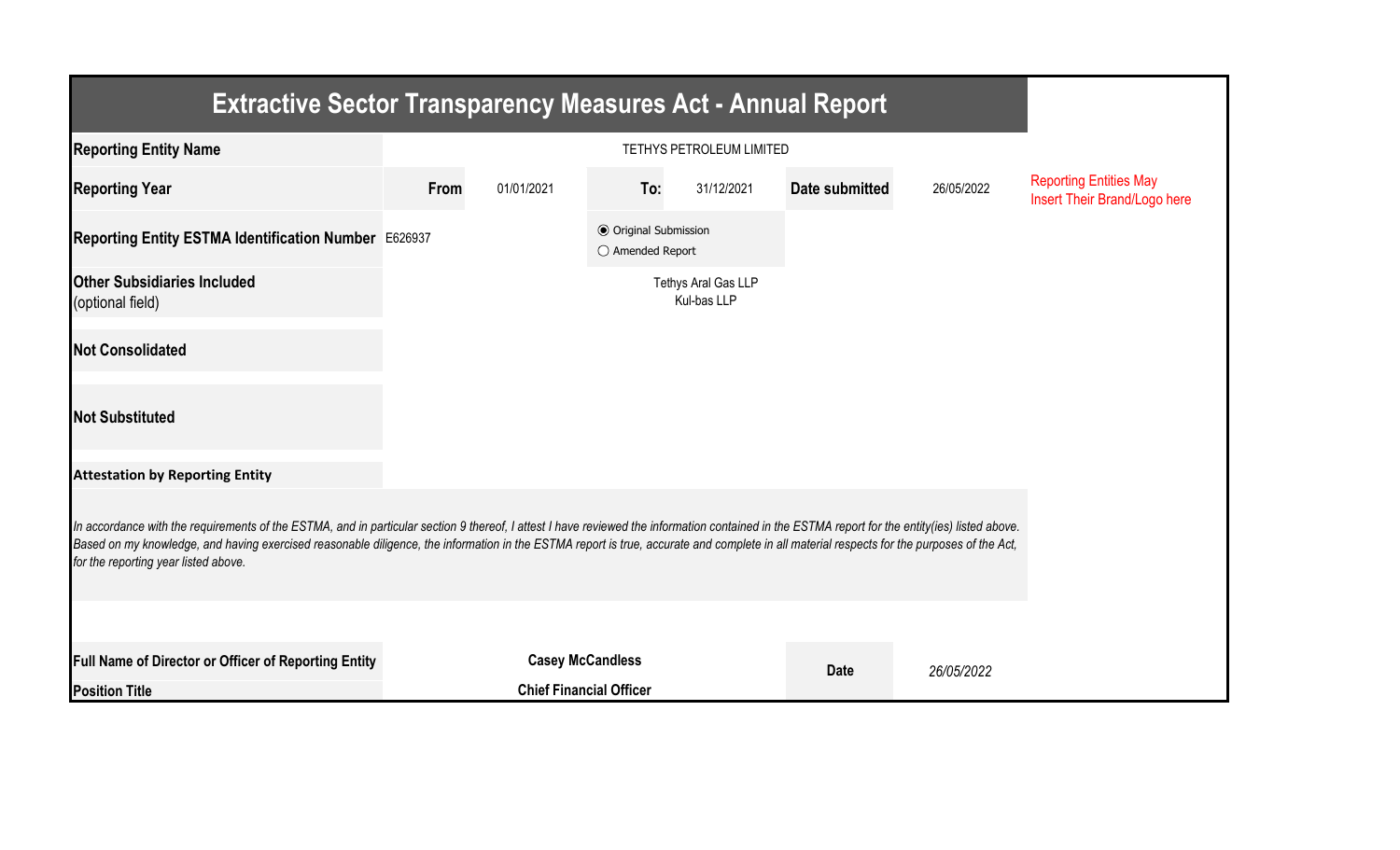| <b>Extractive Sector Transparency Measures Act - Annual Report</b>       |                                               |                                                                                      |                                 |                  |        |                                |                |                  |                                               |                                      |                                                                        |  |
|--------------------------------------------------------------------------|-----------------------------------------------|--------------------------------------------------------------------------------------|---------------------------------|------------------|--------|--------------------------------|----------------|------------------|-----------------------------------------------|--------------------------------------|------------------------------------------------------------------------|--|
| <b>Reporting Year</b><br><b>Reporting Entity Name</b>                    | From:                                         | 01/01/2021                                                                           | To:<br>TETHYS PETROLEUM LIMITED | 31/12/2021       |        | <b>Currency of the Report</b>  | <b>USD</b>     |                  |                                               |                                      |                                                                        |  |
| <b>Reporting Entity ESTMA</b><br>E626937<br><b>Identification Number</b> |                                               |                                                                                      |                                 |                  |        |                                |                |                  |                                               |                                      |                                                                        |  |
| <b>Subsidiary Reporting Entities (if</b><br>necessary)                   |                                               |                                                                                      |                                 |                  |        |                                |                |                  |                                               |                                      |                                                                        |  |
| <b>Payments by Payee</b>                                                 |                                               |                                                                                      |                                 |                  |        |                                |                |                  |                                               |                                      |                                                                        |  |
| Country                                                                  | Payee Name <sup>1</sup>                       | Departments, Agency, etc<br>within Payee that Received<br>Payments <sup>2</sup>      | <b>Taxes</b>                    | <b>Royalties</b> | Fees   | <b>Production Entitlements</b> | <b>Bonuses</b> | <b>Dividends</b> | Infrastructure<br><b>Improvement Payments</b> | <b>Total Amount paid to</b><br>Payee | Notes <sup>34</sup>                                                    |  |
| Kazakhstan                                                               | Aktobe City Akimat                            | Department of Public Revenues<br>of Aktobe City<br><b>Republic State Institution</b> | 882,611                         | 122,975          | 77,504 |                                |                |                  | 195,184                                       |                                      | 1,278,275 Converted at fx rate when payments<br>made of KZT427 to USD1 |  |
| Kazakhstan                                                               | Akimat of Baiganin District,<br>Aktobe Region | Department of Public Revenues<br>of Baiganin District<br>Republic State Institution  | 112,939                         |                  | 15,678 |                                |                |                  |                                               |                                      | 128,617 Converted at fx rate when payments<br>made of KZT427 to USD1   |  |
| Kazakhstan                                                               | Akimat of Shalkar District.<br>Aktobe Region  | Department of Public Revenues<br>of Shalkar District<br>Republic State Institution   | 112,719                         |                  | 28,627 |                                |                |                  |                                               |                                      | 141,346 Converted at fx rate when payments<br>made of KZT427 to USD1   |  |
| <b>Additional Notes:</b>                                                 |                                               |                                                                                      |                                 |                  |        |                                |                |                  |                                               |                                      |                                                                        |  |